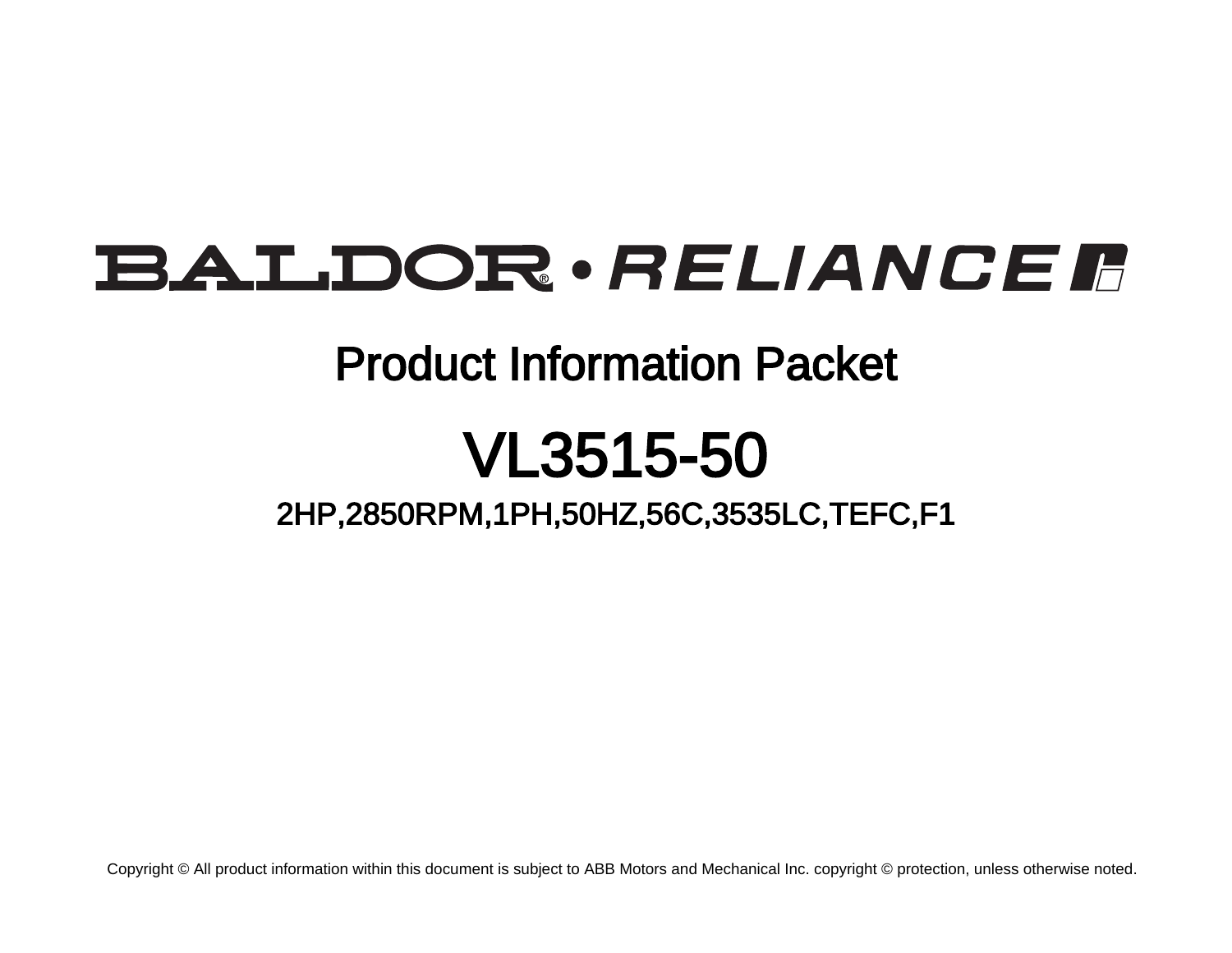### BALDOR · RELIANCE F Product Information Packet: VL3515-50 - 2HP,2850RPM,1PH,50HZ,56C,3535LC,TEFC,F1

| <b>Part Detail</b> |           |             |            |             |                     |                      |            |  |
|--------------------|-----------|-------------|------------|-------------|---------------------|----------------------|------------|--|
| Revision:          | <b>BD</b> | Status:     | PRD/A      | Change #:   |                     | Proprietary:         | No         |  |
| Type:              | AC        | Elec. Spec: | 35WGY963   | CD Diagram: | CD0055              | Mfg Plant:           |            |  |
| Mech. Spec:        | 35E022    | Layout:     | 35LYE022   | Poles:      | 02                  | <b>Created Date:</b> | 06-21-2007 |  |
| Base:              | N         | Eff. Date:  | 06-28-2021 | Leads:      | 4#16 A PH,2#18 B PH |                      |            |  |

| <b>Specs</b>                           |                    |                                  |                        |
|----------------------------------------|--------------------|----------------------------------|------------------------|
| <b>Catalog Number:</b>                 | VL3515-50          | Heater Indicator:                | No Heater              |
| Enclosure:                             | <b>TEFC</b>        | <b>Insulation Class:</b>         | F                      |
| Frame:                                 | 56C                | <b>Inverter Code:</b>            | Not Inverter           |
| <b>Frame Material:</b>                 | Steel              | <b>KVA Code:</b>                 | G                      |
| Motor Letter Type:                     | Cap Start, Cap Run | <b>Lifting Lugs:</b>             | No Lifting Lugs        |
| Output @ Frequency:                    | 2.000 HP @ 50 HZ   | <b>Locked Bearing Indicator:</b> | Locked Bearing         |
| Synchronous Speed @ Frequency:         | 3000 RPM @ 50 HZ   | Motor Lead Quantity/Wire Size:   | 4 @ 16 AWG, A PH       |
| Voltage @ Frequency:                   | 110.0 V @ 50 HZ    | <b>Motor Lead Exit:</b>          | Ko Box                 |
|                                        | 220.0 V @ 50 HZ    | <b>Motor Lead Termination:</b>   | <b>Flying Leads</b>    |
| XP Class and Group:                    | None               | Motor Type:                      | 3535LC                 |
| <b>XP Division:</b>                    | Not Applicable     | <b>Mounting Arrangement:</b>     | F <sub>1</sub>         |
| <b>Agency Approvals:</b>               | <b>CE</b>          | <b>Power Factor:</b>             | 96                     |
|                                        | <b>CSA</b>         | <b>Product Family:</b>           | <b>General Purpose</b> |
|                                        | <b>UR</b>          | <b>Pulley End Bearing Type:</b>  | Ball                   |
|                                        | <b>WEEE</b>        | <b>Pulley Face Code:</b>         | C-Face                 |
| <b>Auxillary Box:</b>                  | No Auxillary Box   | <b>Pulley Shaft Indicator:</b>   | Standard               |
| <b>Auxillary Box Lead Termination:</b> | None               | <b>Rodent Screen:</b>            | None                   |
| <b>Base Indicator:</b>                 | No Mounting        | <b>RoHS Status:</b>              | <b>ROHS COMPLIANT</b>  |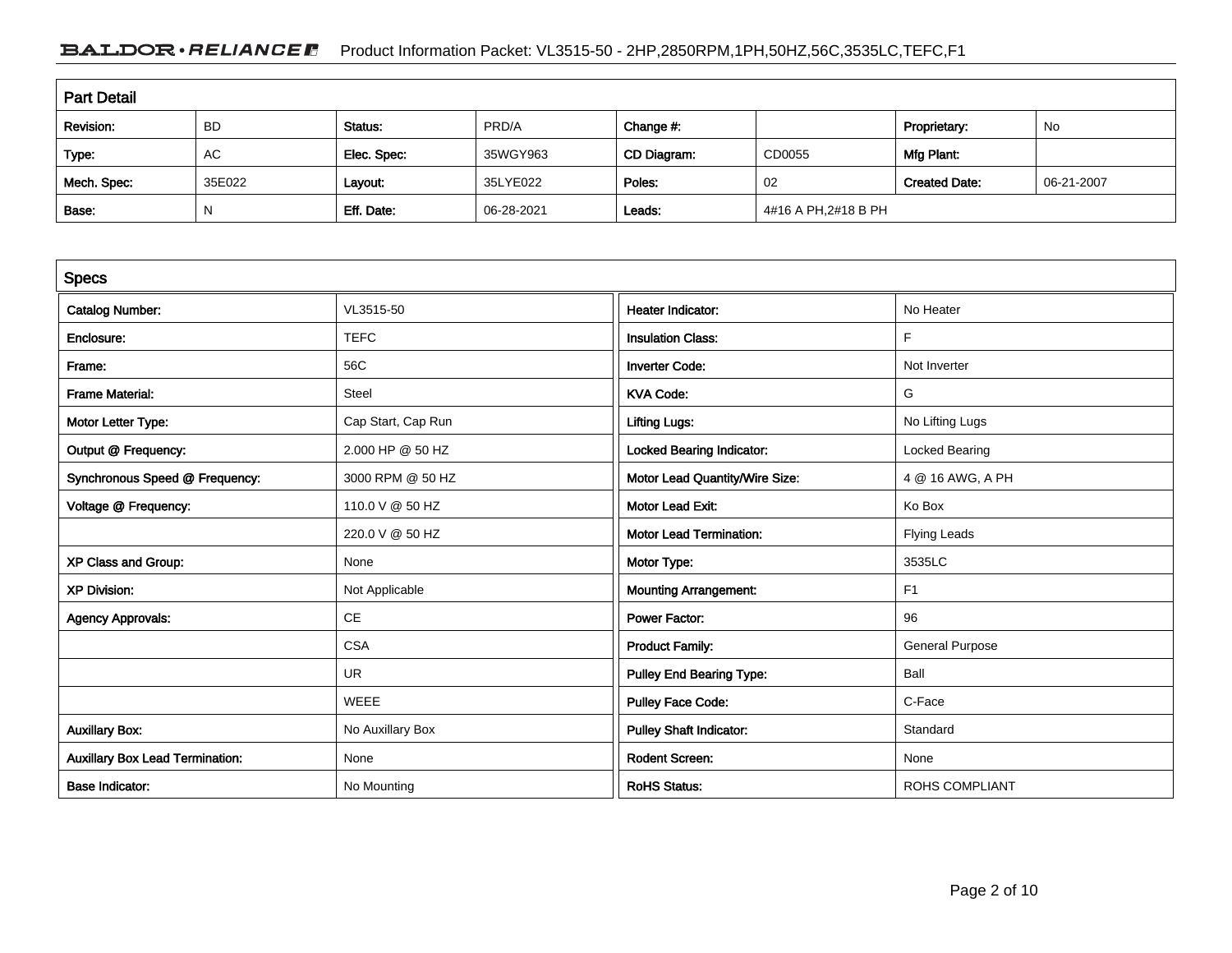| <b>Bearing Grease Type:</b>           | Polyrex EM (-20F +300F)   | <b>Shaft Extension Location:</b>   | Pulley End          |
|---------------------------------------|---------------------------|------------------------------------|---------------------|
| Blower:                               | None                      | <b>Shaft Ground Indicator:</b>     | No Shaft Grounding  |
| Current @ Voltage:                    | 9.700 A @ 220.0 V         | <b>Shaft Rotation:</b>             | Reversible          |
|                                       | 19.400 A @ 110.0 V        | <b>Shaft Slinger Indicator:</b>    | No Slinger          |
| Design Code:                          |                           | <b>Speed Code:</b>                 | Single Speed        |
| Drip Cover:                           | No Drip Cover             | <b>Motor Standards:</b>            | <b>NEMA</b>         |
| Duty Rating:                          | <b>CONT</b>               | <b>Starting Method:</b>            | Direct on line      |
| <b>Electrically Isolated Bearing:</b> | Not Electrically Isolated | Thermal Device - Bearing:          | None                |
| <b>Feedback Device:</b>               | NO FEEDBACK               | <b>Thermal Device - Winding:</b>   | None                |
| <b>Front Face Code:</b>               | Standard                  | <b>Vibration Sensor Indicator:</b> | No Vibration Sensor |
| <b>Front Shaft Indicator:</b>         | None                      | <b>Winding Thermal 1:</b>          | None                |
|                                       |                           | <b>Winding Thermal 2:</b>          | None                |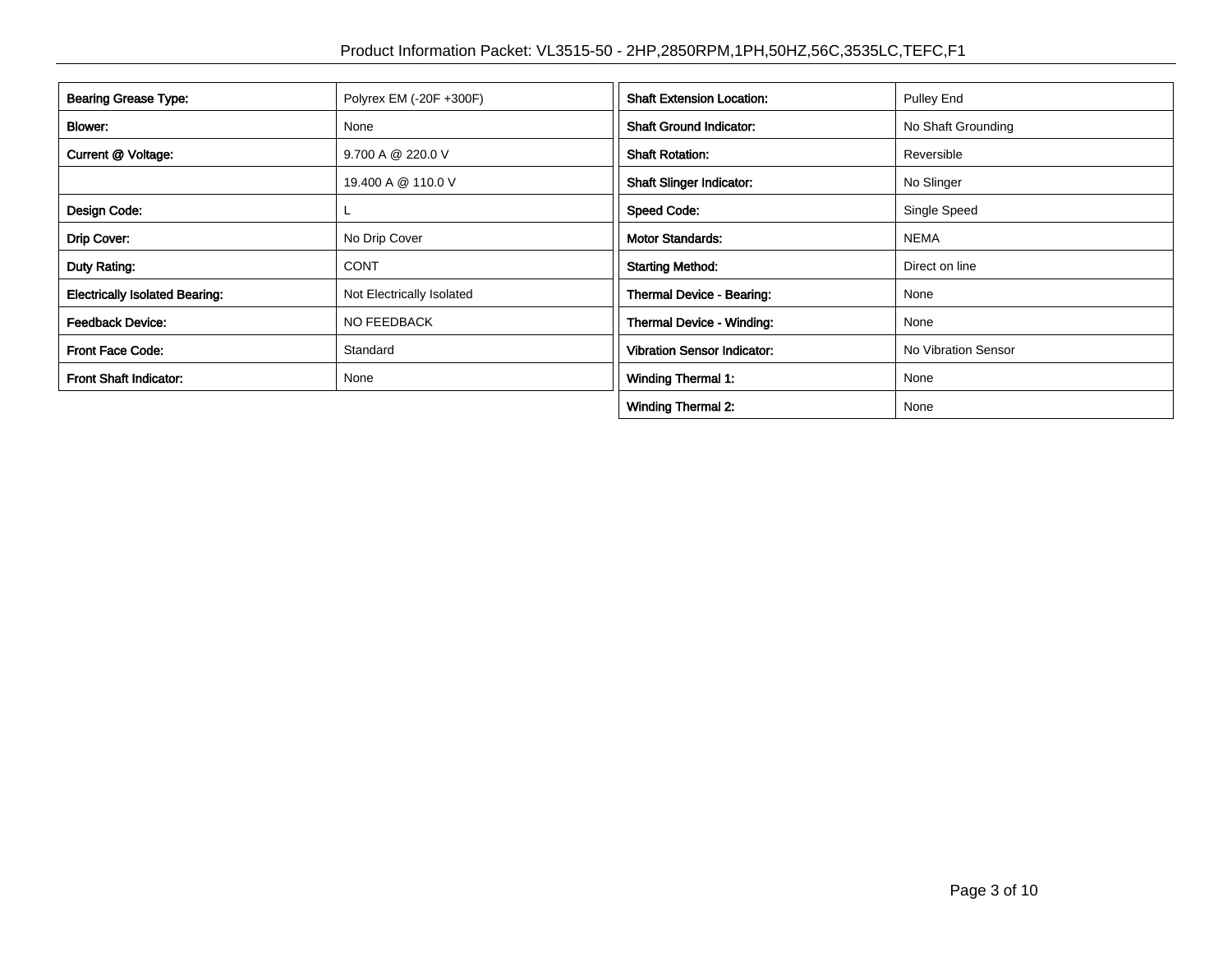| Nameplate NP1372L    |                                  |    |                     |                 |                  |                |  |
|----------------------|----------------------------------|----|---------------------|-----------------|------------------|----------------|--|
|                      | <b>CAT.NO.</b> VL3515-50         |    |                     |                 |                  |                |  |
|                      | <b>SPEC.</b> 35E22Y963           |    |                     |                 |                  |                |  |
|                      | $HP$ 2/1.5KW IEC60034-30         |    |                     |                 |                  |                |  |
|                      | <b>VOLTS</b> 110/220             |    |                     |                 |                  |                |  |
|                      | AMP 19.4/9.7                     |    |                     |                 |                  |                |  |
|                      | <b>RPM</b> 2850 1/MIN IC411 24KG |    |                     |                 |                  |                |  |
| $FRAME$ 56C          | $HZ$ 50                          |    |                     |                 | PH 1             |                |  |
| <b>SER.F.</b> $1.15$ |                                  |    | $CODE$ <sub>G</sub> |                 | DES <sup>I</sup> | CL F           |  |
| NEMA-NOM-EFF 77      |                                  |    | PF 96               |                 |                  |                |  |
|                      | <b>RATING 40C AMB-CONT</b>       |    |                     |                 |                  |                |  |
| CC                   |                                  |    |                     |                 |                  | USABLE AT 208V |  |
|                      | $DE$ 6205                        |    |                     | <b>ODE</b> 6203 |                  |                |  |
| <b>ENCL</b> TEFC     |                                  | SN |                     |                 |                  |                |  |
|                      | IP54                             |    |                     |                 |                  |                |  |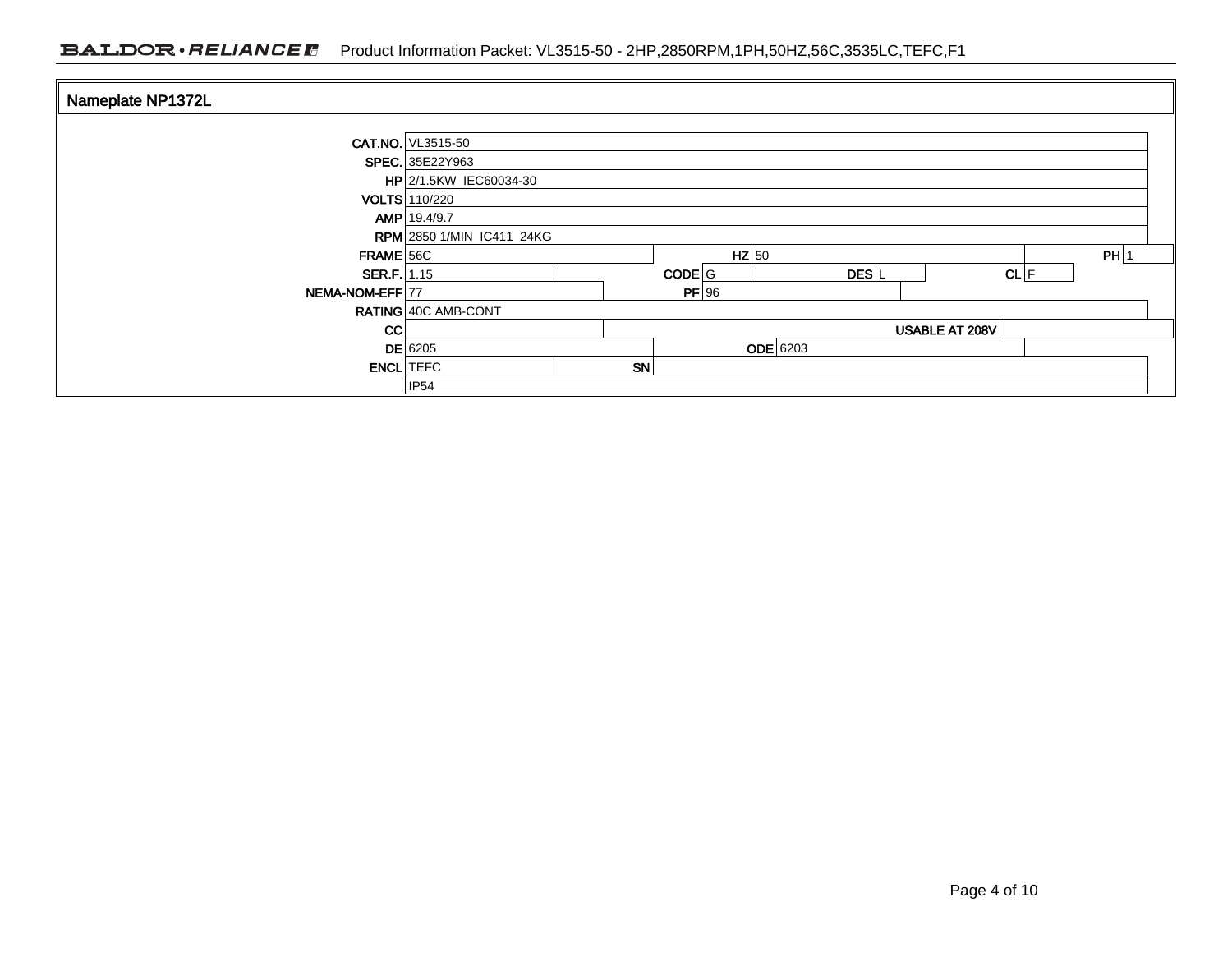| <b>Parts List</b> |                                             |          |  |  |  |  |
|-------------------|---------------------------------------------|----------|--|--|--|--|
| Part Number       | Description                                 | Quantity |  |  |  |  |
| SA023819          | SA 35E22Y963                                | 1.000 EA |  |  |  |  |
| RA019869          | RA 35E22Y963                                | 1.000 EA |  |  |  |  |
| OC3050C09         | CYL OIL CAP 50MFD/240V                      | 1.000 EA |  |  |  |  |
| EC1540A06SP       | ELEC CAP, 540-648 MFD, 125V, 2.06D X 4.     | 1.000 EA |  |  |  |  |
| WD3006A01         | RSS-2-103JT 2W 10K RES. METAL OXIDE 5%      | 1.000 EA |  |  |  |  |
| NS2512A01         | INSULATOR, CONDUIT BOX X                    | 1.000 EA |  |  |  |  |
| 35CB3007          | 35 CB CASTING W/.88 DIA. LEAD HOLE          | 1.000 EA |  |  |  |  |
| 36GS1000SP        | GASKET-CONDUIT BOX, .06 THICK #SV-330 LE    | 1.000 EA |  |  |  |  |
| 51XB1016A07       | 10-16 X 7/16 HXWSSLD SERTYB                 | 2.000 EA |  |  |  |  |
| 11XW1032G06       | 10-32 X .38, TAPTITE II, HEX WSHR SLTD U    | 1.000 EA |  |  |  |  |
| 35EP3122K00       | MASTER ODE, 203 BRG, 683SH, #26 DRN, FH MTG | 1.000 EA |  |  |  |  |
| 51XW0832A07       | 8-32 X .44, TAPTITE II, HEX WSHR SLTD SE    | 2.000 EA |  |  |  |  |
| 35CB3801          | CAPACITOR COVER, CAST                       | 1.000 EA |  |  |  |  |
| 34GS3002          | GASKET, CAPACITOR BOX                       | 1.000 EA |  |  |  |  |
| HA7010            | CAPACITOR RETENTION CLAMP                   | 1.000 EA |  |  |  |  |
| NS2501A02         | INSULATOR, CAPACITOR BOX                    | 1.000 EA |  |  |  |  |
| 51XB1016A08       | 10-16X 1/2HXWSSLD SERTYB                    | 2.000 EA |  |  |  |  |
| HW5100A03         | WAVY WASHER (W1543-017)                     | 1.000 EA |  |  |  |  |
| 35EP3307F00       | MASTER DE, 205 BRG, 998SH, #26 DRN          | 1.000 EA |  |  |  |  |
| 51XN1032A20       | 10-32 X 1 1/4 HX WS SL SR                   | 2.000 EA |  |  |  |  |
| 51XB1214A16       | 12-14X1.00 HXWSSLD SERTYB                   | 1.000 EA |  |  |  |  |
| 35FH4005A32SP     | IEC FH NO GRSR W/3 HOLES - PRIMED           | 1.000 EA |  |  |  |  |
| 51XW1032A06       | 10-32 X .38, TAPTITE II, HEX WSHR SLTD S    | 3.000 EA |  |  |  |  |
| 35CB4521GX        | CONDUIT BOX LID KIT **ORDER INDIV PARTS     | 1.000 EA |  |  |  |  |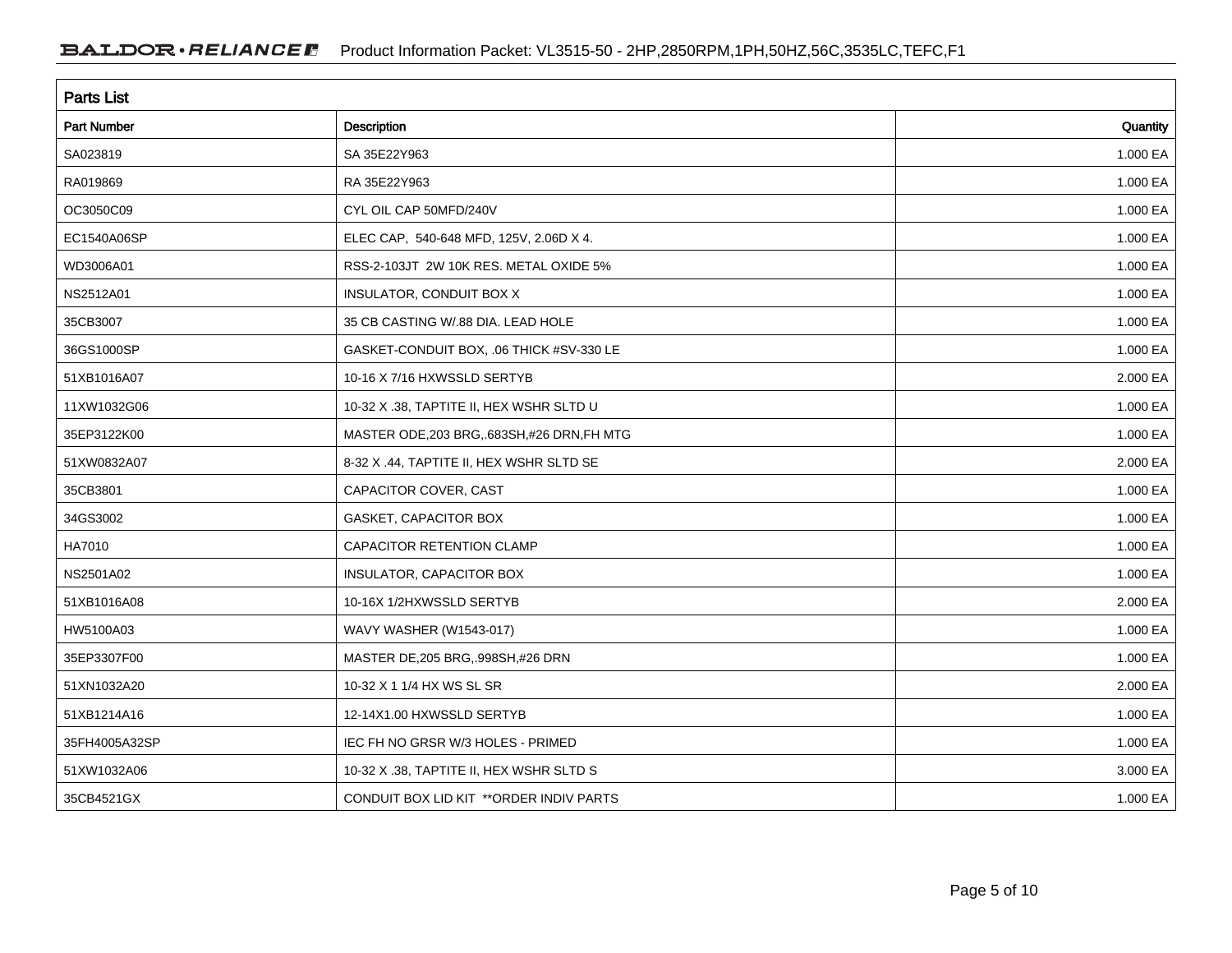| <b>Parts List (continued)</b> |                                             |          |  |  |  |  |
|-------------------------------|---------------------------------------------|----------|--|--|--|--|
| <b>Part Number</b>            | Description                                 | Quantity |  |  |  |  |
| 51XW0832A07                   | 8-32 X .44, TAPTITE II, HEX WSHR SLTD SE    | 4.000 EA |  |  |  |  |
| HW2501D13                     | KEY, 3/16 SQ X 1.375                        | 1.000 EA |  |  |  |  |
| HA7000A04                     | KEY RETAINER 0.625 DIA SHAFTS               | 1.000 EA |  |  |  |  |
| 85XU0407S04                   | 4X1/4 U DRIVE PIN STAINLESS                 | 2.000 EA |  |  |  |  |
| MJ1000A02                     | GREASE, POLYREX EM EXXON                    | 0.050 LB |  |  |  |  |
| 34FN3002A01SP                 | EXTERNAL FAN, PLASTIC, .637/.639 HUB W/     | 1.000 EA |  |  |  |  |
| MG1000G27                     | MED CHARCOAL METALLIC GREY 400-0096         | 0.017 GA |  |  |  |  |
| 34GS5003                      | FOAM SLEEVE, ID = $2 \frac{1}{16}$ X 3 3/8" | 2.000 EA |  |  |  |  |
| HA3100A18                     | THRUBOLT 10-32 X 9.250                      | 4.000 EA |  |  |  |  |
| HA4067A01                     | PUSH IN DRAIN FITTING (BLACK)               | 1.000 EA |  |  |  |  |
| HA4067A01                     | PUSH IN DRAIN FITTING (BLACK)               | 1.000 EA |  |  |  |  |
| WD1000A15                     | 3-520132-2 AMP FLAG (4M/RL NON-CANC/NON-    | 4.000 EA |  |  |  |  |
| SP5181A28                     | MODEL 35 LC TORQ STAT SWITCH LEAD ASSY      | 1.000 EA |  |  |  |  |
| LC0001A01                     | CONN LABEL / WARNING LABEL (LC0001 / LB1    | 1.000 EA |  |  |  |  |
| NP1372L                       | ALUM UL CSA CE CC                           | 1.000 EA |  |  |  |  |
| 35PA1066                      | PKG GRP, PRINT<br>PK1008A06                 | 1.000 EA |  |  |  |  |
| PK3083                        | STYROFOAM PACKING CRADLE                    | 1.000 EA |  |  |  |  |
| PK3088                        | MICROFOAM, 8"X"8 PERF. SHEETS               | 1.000 EA |  |  |  |  |
| FE-0000001                    | ZRTG FE ASSEMBLY                            | 1.000 EA |  |  |  |  |
| PE-0000001                    | ZRTG PE ASSEMBLY                            | 1.000 EA |  |  |  |  |
| MN416A01                      | TAG-INSTAL-MAINT no wire (2100/bx) 4/22     | 1.000 EA |  |  |  |  |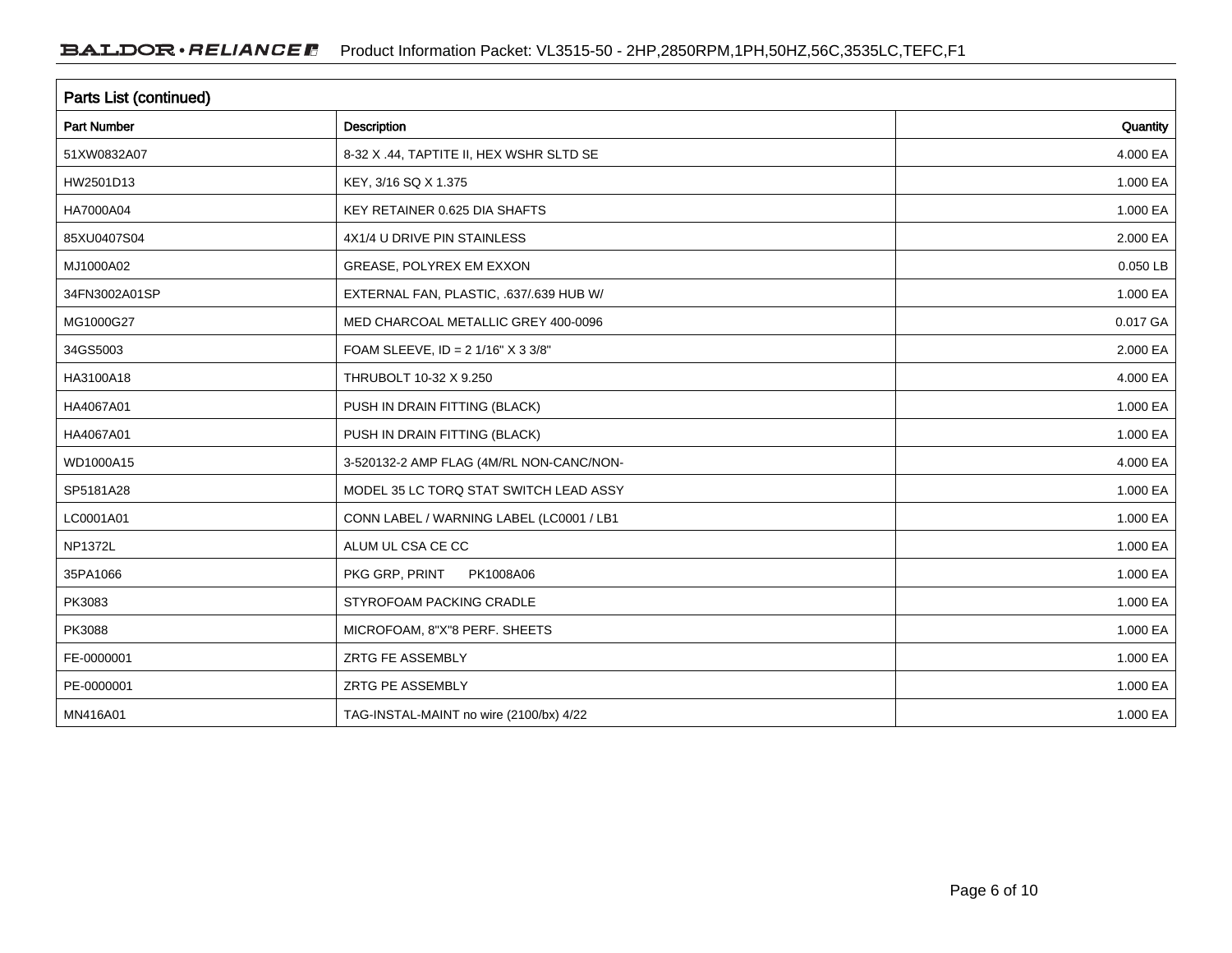#### **AC Induction Motor Performance Data**

Record # 20609Typical performance - not guaranteed values

| Winding: 35WGY963-R002<br><b>Type: 3535LC</b> |                 |              | <b>Enclosure: TEFC</b>                         |                                             |  |  |
|-----------------------------------------------|-----------------|--------------|------------------------------------------------|---------------------------------------------|--|--|
| <b>Nameplate Data</b>                         |                 |              | 110 V, 50 Hz:<br><b>Low Voltage Connection</b> |                                             |  |  |
| <b>Rated Output (HP)</b>                      |                 | 2            | <b>Full Load Torque</b>                        | 3.6 LB-FT                                   |  |  |
| <b>Volts</b>                                  |                 | 110/220      | <b>Start Configuration</b>                     | direct on line                              |  |  |
| <b>Full Load Amps</b>                         |                 | 19.4/9.7     | <b>Breakdown Torque</b>                        | 8.7 LB-FT                                   |  |  |
| R.P.M.                                        |                 | 2850         | <b>Pull-up Torque</b>                          | 5.2 LB-FT                                   |  |  |
| Hz                                            | 50 Phase        |              | Locked-rotor Torque                            | 7 LB-FT                                     |  |  |
| <b>NEMA Design Code</b>                       | L KVA Code      | G            | <b>Starting Current</b>                        | 120 A                                       |  |  |
| Service Factor (S.F.)                         |                 | 1.15         | <b>No-load Current</b>                         | 5A                                          |  |  |
| <b>NEMA Nom. Eff.</b>                         | 77 Power Factor | 96           | Line-line Res. @ 25°C                          | $0.256$ $\Omega$ A Ph<br>$1.64 \Omega$ B Ph |  |  |
| <b>Rating - Duty</b>                          |                 | 40C AMB-CONT | Temp. Rise @ Rated Load                        | $82^{\circ}$ C                              |  |  |

### **Load Characteristics 110 V, 50 Hz, 2 HP**

| % of Rated Load     | 25   | 50   | 75   | 100  | 125  | 150  |
|---------------------|------|------|------|------|------|------|
| <b>Power Factor</b> | 78   | 89   | 93   | 94   | 95   | 95   |
| <b>Efficiency</b>   | 60.3 | 73.4 | 77.8 | 78.8 | 78   | 75.9 |
| <b>Speed</b>        | 2972 | 2948 | 2922 | 2893 | 2859 | 2817 |
| <b>Line amperes</b> | 7.2  | 10.4 | 14.1 | 18.2 | 22.9 | 28.2 |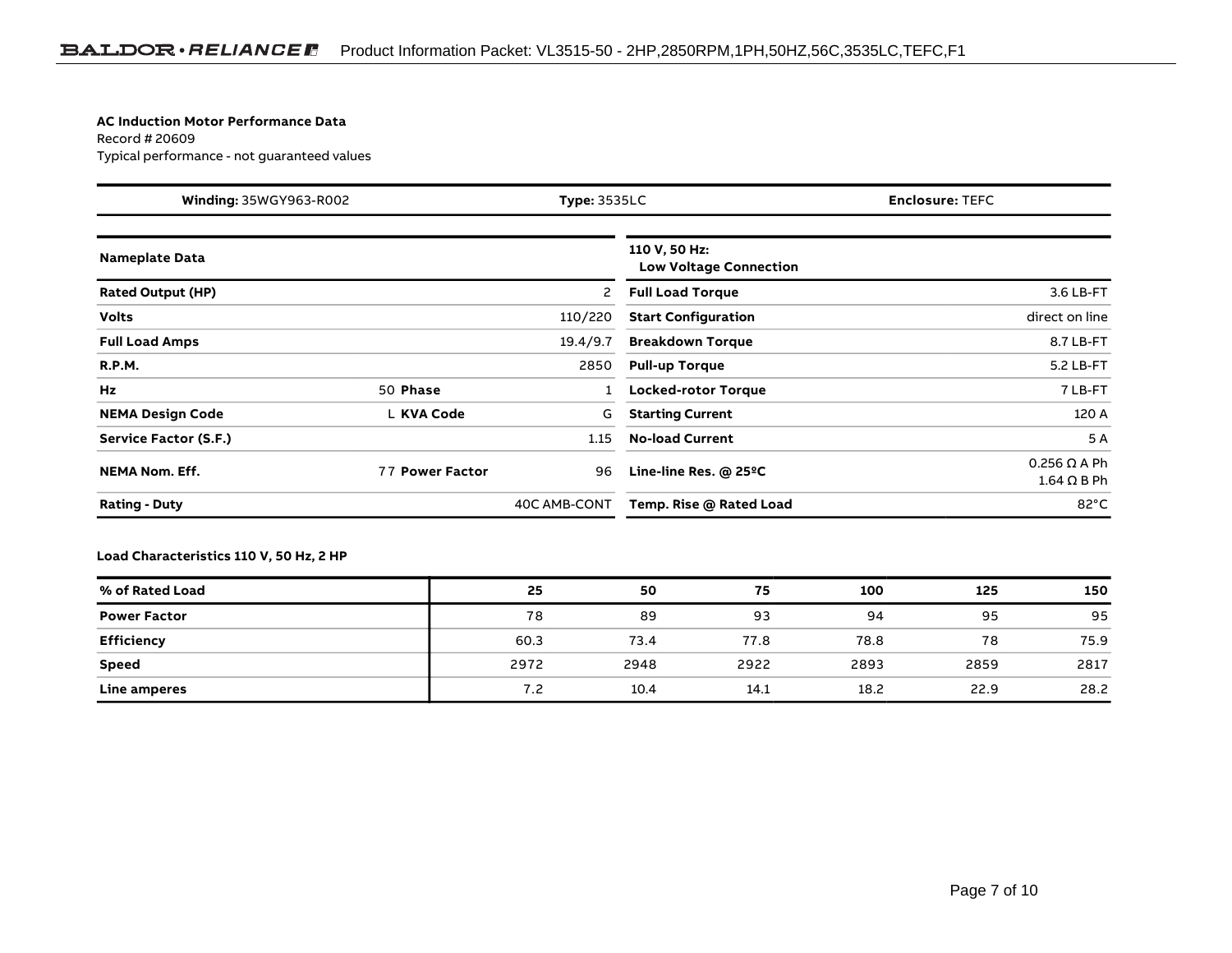

Performance Graph at 110V, 50Hz, 2.0HP Typical performance - Not guaranteed values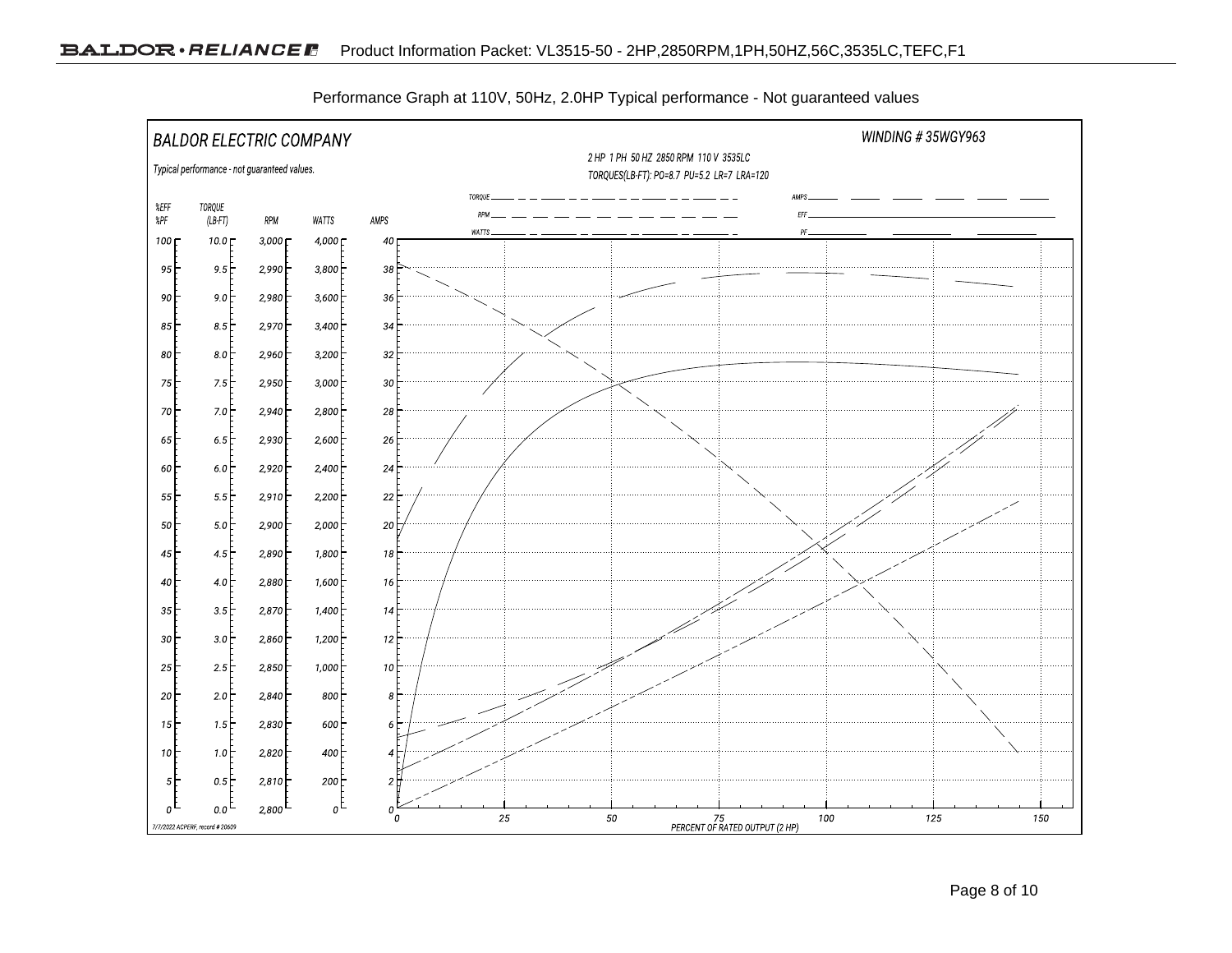